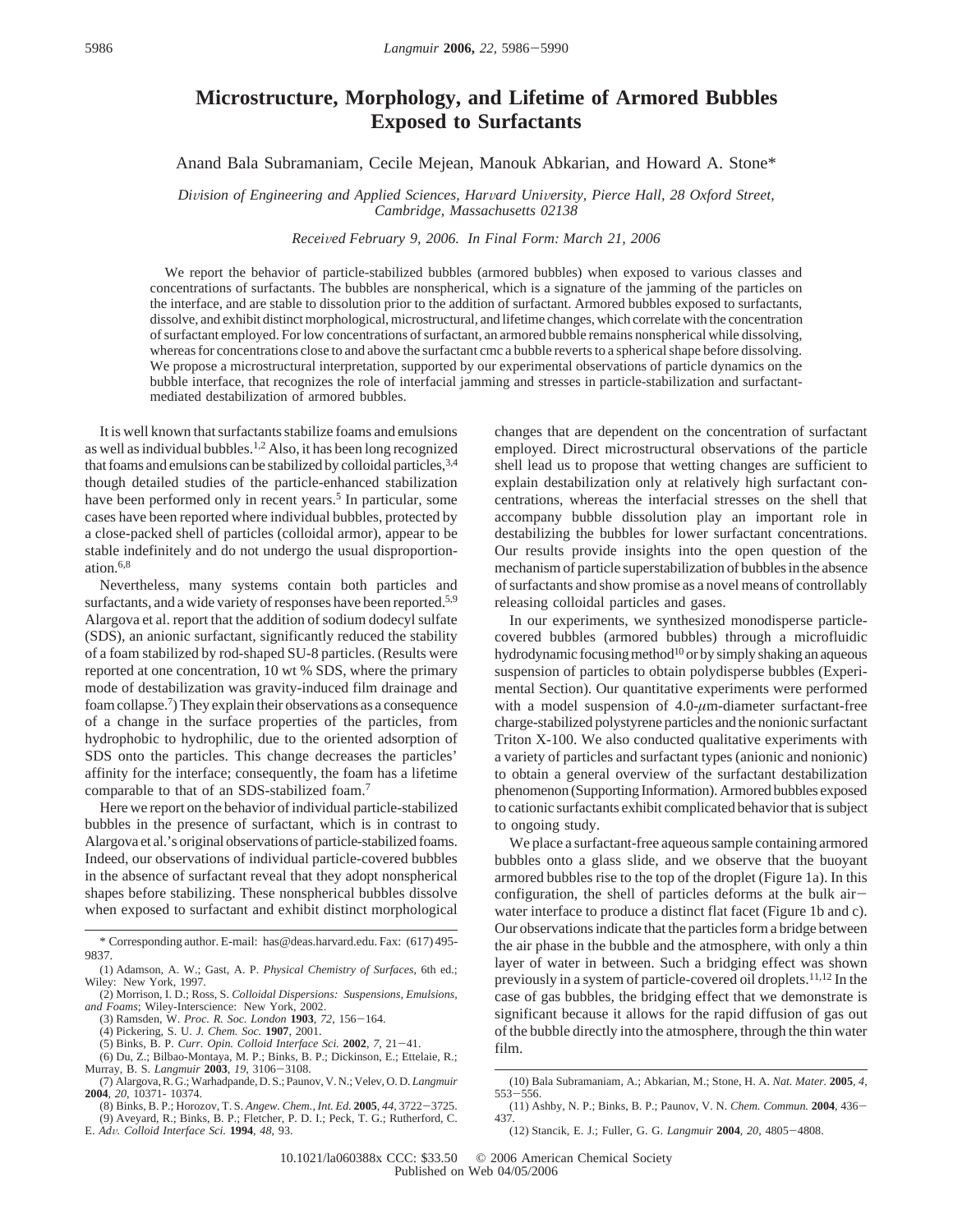

**Figure 1.** (a) Schematic of the experimental setup. A drop of sample containing the armored bubbles is placed on a slide and visualized from below using an inverted microscope. (b) Buoyant bubbles rise to the surface of the drop and deform to form a facet at the interface. (c) Top view of the armored bubbles taken with an upright microscope. The particles composing the facet are in fact bridging the two air phases, that in the bubble and that in the atmosphere, with an intervening film of water. Scale bar  $= 16 \mu m$ . (d) Viewed from below, the bubbles progressively lose gas and take on buckled nonspherical shapes before stabilizing. The ability to sustain nonspherical shapes, as shown here, is a hallmark of solidlike behavior. Scale bar  $=$  48  $\mu$ m.

When viewing through the water phase (i.e., with an inverted microscope), we observe that the bubble progressively takes on a nonspherical shape by losing some gas, after which the nonspherical bubble then remains stable without further changes in volume or shape for at least 2 days (Figure 1d). The observation of buckling and the stable nonspherical shapes suggest that the interface of the armored bubble is behaving in a solidlike manner because equilibrium nonspherical shapes of ordinary bubbles with an isotropic surface tension are prohibited. This solidlike behavior was recently proposed to arise from the jamming of the adsorbed particles on the bubble interface<sup>10,13,14,15</sup> and is to be contrasted with the apparent maintenance of sphericity in other experiments.<sup>6</sup>

We next systematically investigate the influence of surfactants on the structure and stability of armored bubbles. When a solution of Triton X-100 at a concentration of  $c = 0.66$  mM (a critical micelle concentration, cmc, of approximately 0.2 mM) is added to the sample, the nonspherical bubble quickly regains a spherical shape (within one camera frame, or 1 s) by ejecting excess particles from the interface (Figure 2a). The remaining particles on the interface resume Brownian motion in a well-defined hexagonally coordinated lattice. (See movie 1 in Supporting Information where the dynamics of the particles are clearly visible.) The spherical bubble now proceeds to dissolve continuously until it disappears completely (Figure 2a-d, movie 2 in Supporting Information). This observation is reproducible, and generally, armored bubbles with an initial radius of 20  $\mu$ m take 100  $\pm$  3 s to dissolve when exposed to this concentration of surfactant. The response is to be contrasted with the apparent infinite lifetime of an armored bubble in an air-saturated solution and the comparatively shorter lifetime of 50 s for a simple surfactant-covered bubble (Figure 2e).

When Triton X-100 is added at a concentration below the cmc (0.066 mM) markedly different behavior is observed. The bubble remains nonspherical but starts ejecting particles while losing volume (Figure  $3a-d$ ). Moreover, the particles remain immobile on the interface, signifying their still jammed state (movie 3 in Supporting Information). The bubble continues to lose gas with periods of transient stability when the bubble does not change in apparent radius. (Here the apparent radius is taken to be onehalf the diagonal length of the smallest bounding rectangle.) Moreover, unlike the case for  $c >$  cmc, the lifetimes of individual bubbles are highly variable, ranging from 1190 to 1340 s for bubbles with an initial radius of 20 *µ*m (Figure 3e). Nevertheless, despite the different responses of individual bubbles, all of the bubbles eventually dissolve completely.

We constructed a phase diagram of bubble behavior by exposing individual bubbles to various concentrations of surfactant (Figure 4). The boundary  $c_{\text{critical}}^{(2)}$  in the phase diagram, which denotes a change from an aspherical, unstable, jammed shell to a spherical, unstable shell with evident Brownian motion, is not sharply delineated because of the complicated adsorption pattern in these systems. The surfactant adsorbs on the particles and the air-water interface,  $16,17$  both of which change in area as the bubble dissolves and particles are ejected, thus preventing the accurate determination of adsorbed amounts and its correspondence to the surfactant cmc. However, we note that this critical concentration is close to the cmc of the surfactants tested, where surfactant adsorption onto surfaces is expected to be maximal.16

We now seek to rationalize the clear difference in bubble lifetime, microstructure, and morphology, which correlates with surfactant concentration. For  $c > c_{\text{critical}}^{(2)}$ , the microstructural<br>signature is the uniamming of the shell and the morphological signature is the unjamming of the shell, and the morphological signature is the rapid return to a spherical shape. Consistent with Alargova et al.'s observations for a different system,<sup>7</sup> we believe that in this concentration range the surfactant acts as a detergent, promoting the wetting of the particles by adsorbing onto the particles and the air-water interface. Because confinement on an interface is a requirement for interfacial jamming,10 desorption should lead to the unjamming of the shell. Nevertheless, we note that the morphological and microstructural changes we observe suggest that particle desorption is rapid  $($  < 1 s) yet the particles remain in a spherical shell-like configuration for the duration of the bubble lifetime (Figure 2). A plausible explanation for this surprising observation is that the surfactant-covered particles, despite being completely wetted by the liquid, experience an attraction to the surfactant-covered air-water interface and thus do not diffuse away. The origin of this long-range attraction remains to be elucidated, though there have been reports of longrange attraction between surfactant-covered surfaces in other systems.18

The scenario in which the particles are desorbed and remain *close* to only the interface also accounts for the smooth dissolution profile and the shorter lifetime of the bubbles in the regime of  $c > c_{\text{critical}}^{(2)}$  (Figure 2e). The free air—water interface is unable<br>to resist the dissolution of the bubble and the particles are released to resist the dissolution of the bubble, and the particles are released when the available surfactant-covered interface decreases as the bubble disappears. Although the particles are not straddling the interface and do not affect the mechanical properties of the interface, the gas-impermeable particles still shield the interface

<sup>(13)</sup> Bala Subramaniam, A.; Abkarian, M.; Mahadevan, L.; Stone, H. A. *Nature* **2005**, *438*, 930.

<sup>(14)</sup> Xu, H.; Melle, S.; Golemanov, K.; Fuller, G. G. *Langmuir* **2005**, *21*, <sup>10016</sup>-10020.

<sup>(15)</sup> Stratford, K.; Adhikari, R.; Pagonabarraga, I.; Desplat, C.; Cates, M. E. *Science* **<sup>2005</sup>**, *<sup>309</sup>*, 2198-2201.

<sup>(16)</sup> Rosen, M. J. *Surfactants and Interfacial Phenomena*, 3rd ed.; John Wiley & Sons: Holboken, NJ, 2004.

<sup>(17)</sup> Martin-Rodriguez, A.; Cabrerizo-Vilchez, M. A.; Hidalgo-Alvarez, R. *J.*

*Colloid Interface Sci.* **<sup>1997</sup>**, *<sup>187</sup>*, 139-147. (18) Meyer, E. E.; Lin, Q.; Hassenkam, T.; Oroudjev, E.; Israelachvilli, J. N. *Proc. Natl. Acad. Sci. U.S.A.* **<sup>2005</sup>**, *<sup>102</sup>*, 6839-6842.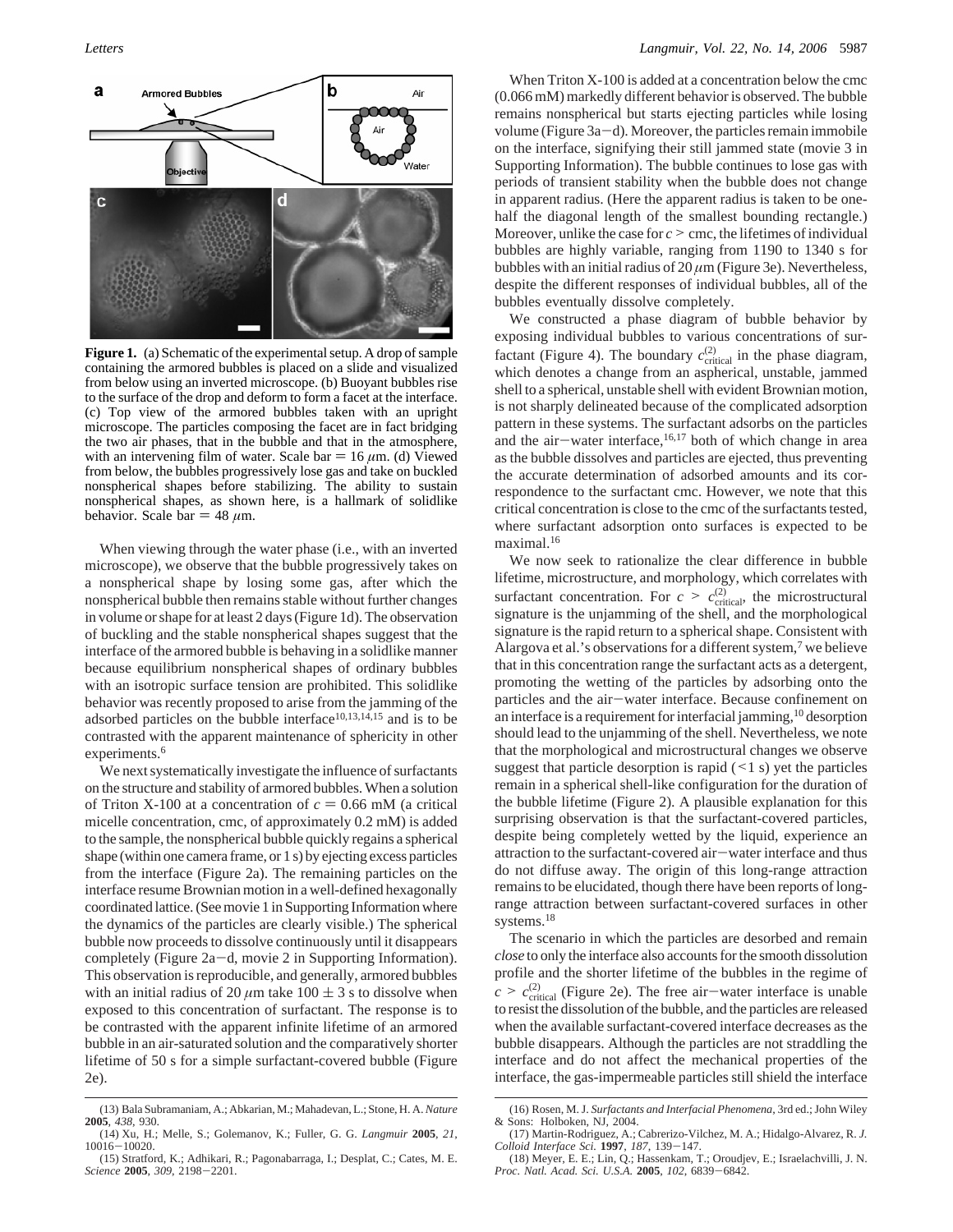

**Figure 2.** Response of armored bubbles to 0.66 mM Triton X-100 (surfactant); bubbles were covered with polystyrene particles. Scale bar  $= 24 \mu m$ . (a) The initially stable nonspherical bubble regains its spherical shape by rapidly ejecting excess particles from the interface. (b, c) The bubble continues to shed particles smoothly as it decreases in size until (d) it disappears. (e) Radius versus time for a stable armored bubble, an armored bubble exposed to surfactant, and a surfactant-covered bubble under the same experimental conditions. Note that in the presence of surfactant the particles do not halt dissolution but slow it down relative to that of a bare surfactant-covered bubble.



**Figure 3.** Response of armored bubbles to 0.066 mM Triton X-100. Scale bar  $= 24 \mu$ m. (a, b) The bubble maintains a nonspherical shape but is no longer stable and starts shrinking by losing particles (bright-white circles). (c, d) Nonspherical shape is maintained throughout, until the bubble disappears. (e) Plot of apparent radius (half the diagonal length of the smallest bounding rectangle) versus time of two different armored bubbles exposed to the same experimental conditions. Note that these bubbles take much longer to dissolve compared to those shown in Figure 2 and exhibit transient plateaus where the apparent radius does not change. There is also significant variability in the dissolution time of individual bubbles under similar experimental conditions.

and reduce gas flux out of the dissolving bubble, which is a plausible explanation for the longer lifetime of the armored bubbles exposed to surfactants relative to that of a simple surfactant-covered bubble (Figure 2e).

We next consider the observations for  $c < c_{\text{critical}}^{(2)}$  (Figure 3). It is well known that decreasing bulk surfactant concentration results in both smaller changes in wetting properties and surface tension and also an increase in the amount of time required for adsorption.1,16 Thus, for a small enough surfactant concentration, no destabilization should occur, which is consistent with our observations for  $c \leq c_{\text{critical}}^{(1)}$ , the lowest concentration range<br>reported in the phase diagram (Figure 4) A possible trivial reported in the phase diagram (Figure 4). A possible trivial explanation for the longer time scale for destabilization in the intermediate concentration range,  $c_{\text{critical}}^{(1)} < c < c_{\text{critical}}^{(2)}$ , may be that the surfactant takes a longer time to adsorb onto the particles that the surfactant takes a longer time to adsorb onto the particles and causes particle desorption. However, changes in wetting properties do not account for the microstructural and morphological observations of the nonspherical shell (Figures 3 and 4). Moreover, given the significant variability in the lifetime of the bubbles exposed to similar experimental conditions (Figure 3e), we hypothesize that the jamming and the consequent stressbearing capabilities of the shell might play a role.

A test of our hypothesis requires the untangling of two apparently coupled time scales-the time for surfactant to adsorb

onto the particles and the time for the bubble to shrink. We thus modified the rate of bubble dissolution by placing the bubbles in a semiclosed system, which was a perfusion chamber with two access ports that were left open to the atmosphere (Figure 5). Unlike the experiments performed above, the chamber shields the armored bubbles from direct contact with the atmosphere. The shielding results in a concentration gradient between gas in the bubble and the atmosphere.<sup>19</sup> This causes gas to diffuse from the bubble through the bulk water phase toward the chamber access ports that are at atmospheric pressure. We find that the lifetime of the bubble when exposed to 0.066 mM Triton X-100 is greatly increased to hours from the mere minutes in the open system (Figure 5). During this time, particles desorbed only when the bubbles decreased in size and not otherwise. Because these experiments modify the rate of dissolution and not the time required for surfactant adsorption, it is now clear that the process of gas dissolution is necessary for the ejection of particles from the bubble interface when  $c_{\text{critical}}^{(1)} < c < c_{\text{critical}}^{(2)}$ .<br>These observations reveal that the portiols ob

These observations reveal that the particle shell is providing active rather than passive resistance to the dissolution of the bubble. To illustrate the distinction, consider a balloon composed of a thin elastic membrane: inflating the balloon causes the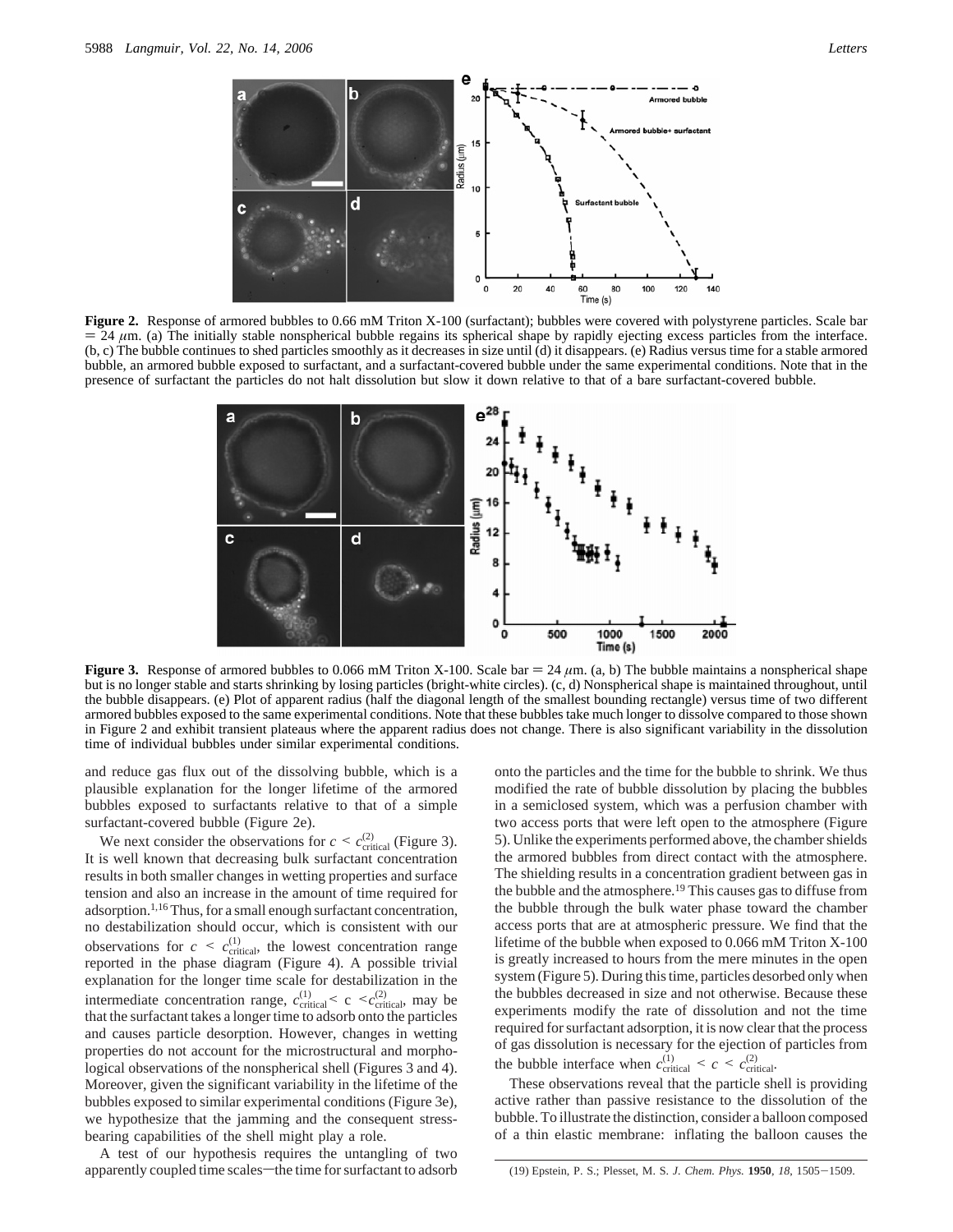

**Figure 4.** Phase diagram of armored bubble response to surfactant.  $c_{\text{critical}}^{(1)}$  signifies the critical surfactant concentration above which the armored bubbles are no longer stable to dissolution, and  $c_{\text{critical}}^{(2)}$  denotes the boundary of the unjamming transition where the particles on the shell resume Brownian motion and the bubble reverts to a sphere. The lifetime of the bubble decreases as the surfactant concentration increases.



**Figure 5.** (Inset) schematic of the experimental setup. The bubbles were exposed to 0.066 mM Triton X-100, similar to the concentration employed for the bubbles in Figure 3. Here, the bubbles are kept from direct contact with the atmosphere (compare to Figure 1), thus the gas in the bubble has to diffuse through the bulk fluid phase toward the chamber access ports to equilibrate with the atmosphere. The armored bubble remains stable for about 3 h before beginning to dissolve. No particles are ejected prior to the start of the dissolution process. Note that the time for surfactant diffusion and adsorption should be similar to that in the system open to the atmosphere.

buildup of tensions in the membrane that must resist the internal pressure of the trapped gas. Thus, a blown-up spherical balloon is under higher stress than a deflated one. In contrast, in the case of armored bubbles, the deflation of the bubble due to the dissolution process actually increases the stresses on the shell up to the point where dissolution is halted. A 2D theoretical model by Kam and Rossen of armored bubbles suggests that the particles might be bearing significant stress that is distributed homogeneously on a spherical shell as the bubble stabilizes.<sup>20</sup> The distribution of compressive forces is symmetric in their model, akin to a compression dome, and the consequent rigidity of the shell was suggested to be sufficient to support zero or negative capillary pressures.20 Note, however, that our observation of bubble buckling as gas dissolution occurs suggests that the stress distribution on the bubble surface is not homogeneous (i.e., the shell supports local tensile stresses as well as compressive stresses).

Nevertheless, it appears that the addition of surfactant renders the system unstable, and stressed particles, which otherwise were stably held in the shell, are now ejected to relieve the stress buildup as the bubble shrinks. The inhomogeneities in stress distribution on the jammed shell and the history dependence of particle contact forces for individual bubbles also provide a rational explanation for the nonmonotonic dissolution profile and the varying lifetimes for bubbles when  $c_{\text{critical}}^{(1)} < c < c_{\text{critical}}^{(2)}$ <br>(Figure 3e) (Figure 3e).

In conclusion, we have shown that isolated particle-stabilized bubbles take on nonspherical shapes as they stabilize. We obtain a general phase diagram of armored bubble behavior versus surfactant concentration and demonstrate that the jammed shell is stressed, a fact that is revealed when the bubble is exposed to surfactant concentrations roughly below the cmc. Because it is apparent that changes in particle wetting are not sufficient to explain particle ejection for  $c_{\text{critical}}^{(1)} \leq c \leq c_{\text{critical}}^{(2)}$ , the details of surfactant action must be further studied. For concentrations of surfactant action must be further studied. For concentrations of surfactant close to the cmc, the shell unjams, and the bubble rapidly reverts to a spherical shape. Simple detergency is adequate to explain the lifetime and morphological changes of the bubble in this regime, though the source of the apparent long-range attraction between the bubble and the particles remains to be investigated. The observations we report here have fundamental significance for designing better foam- and bubble-stabilizing technologies.

(20) Kam, S. I.; Rossen, W. R. *J. Colloid Interface Sci.* **<sup>1999</sup>**, *<sup>213</sup>*, 329-339.